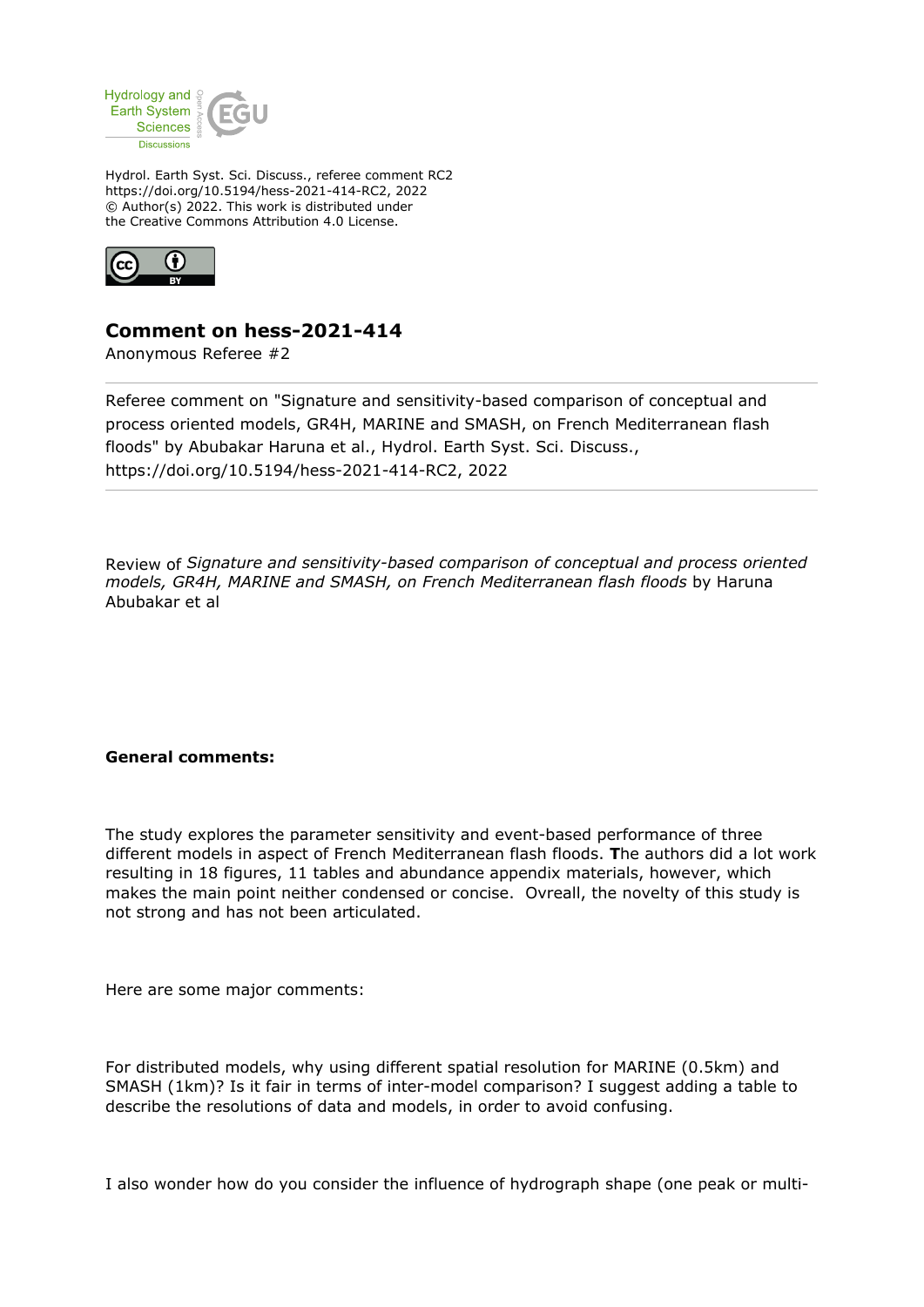peak, thin or flat hydrograph) to model performance?

How robust it is to set SIM2 as benchmark for evaluating model performance of soil moisture?

What's the point to soil moisture comparing? Is there any possible that the peak flow is related to better soil moisture simulation? It would be better if the result sections can be related to each other.

For the text throughout this study, it would be better if you use the same order when you describe the results of the tree models (e.g. always in the order of GR4H, MARINE and SMASH). Please also put figures and tables in the correct position. It will also be my pleasure if there is more analyzation and discussion, but less repeated figures or tables.

## **Specific comments:**

P8. L212. 1.Can you please introduce more about Mediterranean climate of these two catchments to support the selection of flood events? For example, is there snowmelt in spring to cause flood events of return period higher than 2 years?

2.What are the difference and similarity of these two catchments? Why do you choose these two catchments? Is there any influence for model performance since they don't share similar catchment shape?

P12.L295-302. Did you use GR4H and SMASH to simulate long-term hourly runoff process and use event based MARINE model to simulate selected events? If so, the performance evaluation is present in event based scale. How do you consider the advantage of eventbased model MARINE?

P19. L406-407. This is an interesting finding. Is it because the flood of these two catchments is mainly relied on transferring or production components? Is it possible that it can be related to certain catchments attributes?